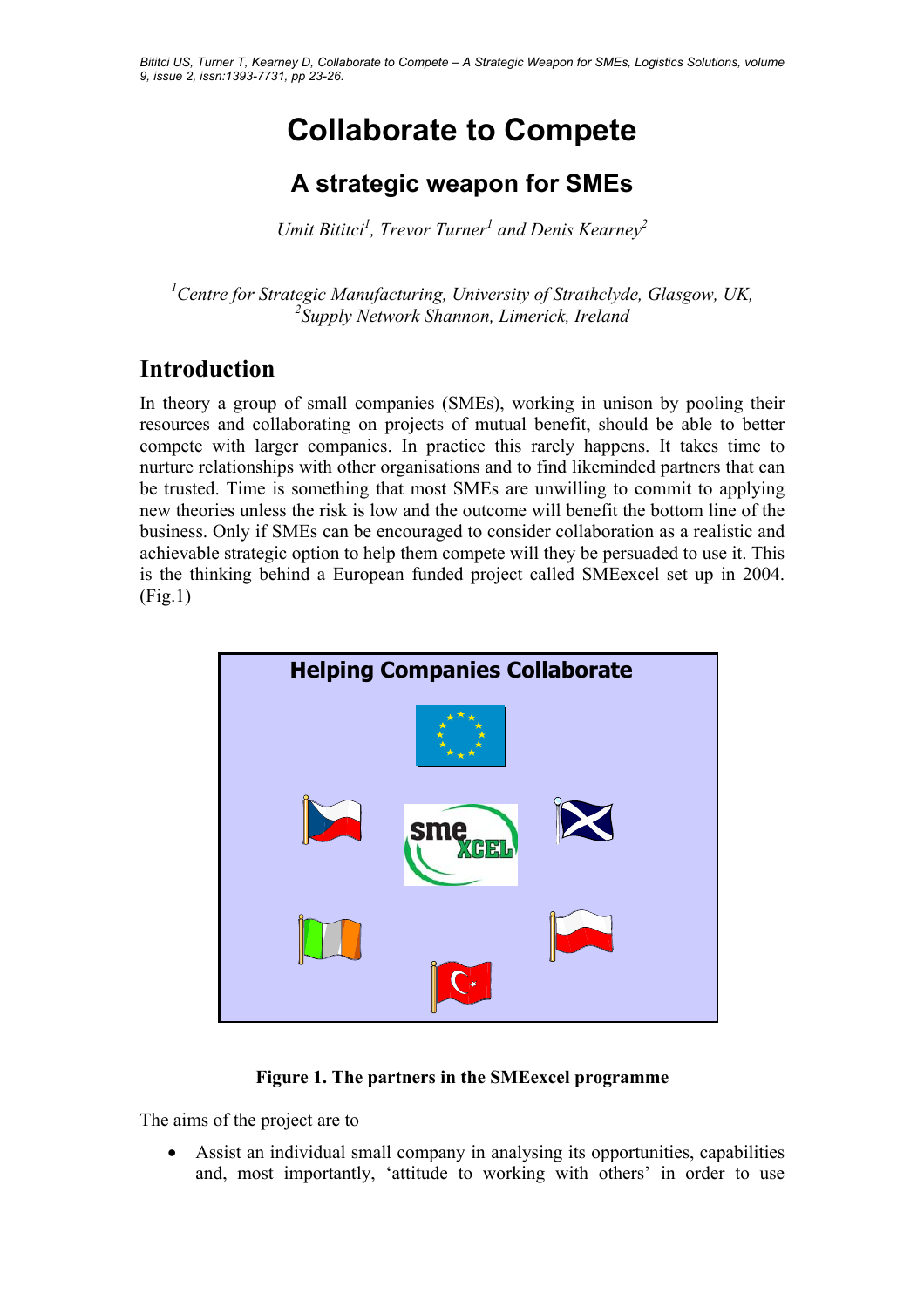collaboration as an option for developing its business outside of its existing products or markets.

- Enable a group of companies to prioritise joint collaborative opportunities; to analyse its collective capabilities; to determine capability 'gaps' and to address these gaps through recruiting new members or developing the competencies of existing members.
- To provide a full set of support tools and methods to assist individual companies and partnerships to develop and implement successful collaborative partnerships
- To help development agencies support collaborative networks within their regions.

This article describes the tools the project has developed so far, firstly to attract organisations to participate in collaborative projects, and then to help them achieve successful outcomes.

## **Benefits of collaboration**

In their book "Managing to Collaborate" researchers Chris Huxham and Siv Vangen from the University of Strathclyde in Scotland state that "if collaboration could be done without too much pain then benefits could be enormous." But what are these benefits and how do the managers of SMEs themselves think that collaboration could benefit them? To find out it was decided to survey SMEs across Europe. The survey involved over 100 companies across five European countries and it revealed a number of priority reasons why an SME might collaborate - see Fig 2. Prime reasons include getting new markets and customers, working with organisations that have complementary competencies and developing the critical mass for taking on bigger and better orders.



#### **Figure2. Perceived collaboration benefits**

This is not surprising when one looks at the major business challenges which companies face. Chief among those identified in the survey are (i) difficulty in attracting new customers and (ii) too many low-margin products and services. When asked in what areas they would like others as partners, the majority expressed a need for market access and a stronger sales force. There was an interesting response when companies were asked how important networks are to them. The majority, over 50%, said that peer collaboration was the most important type of network that they could be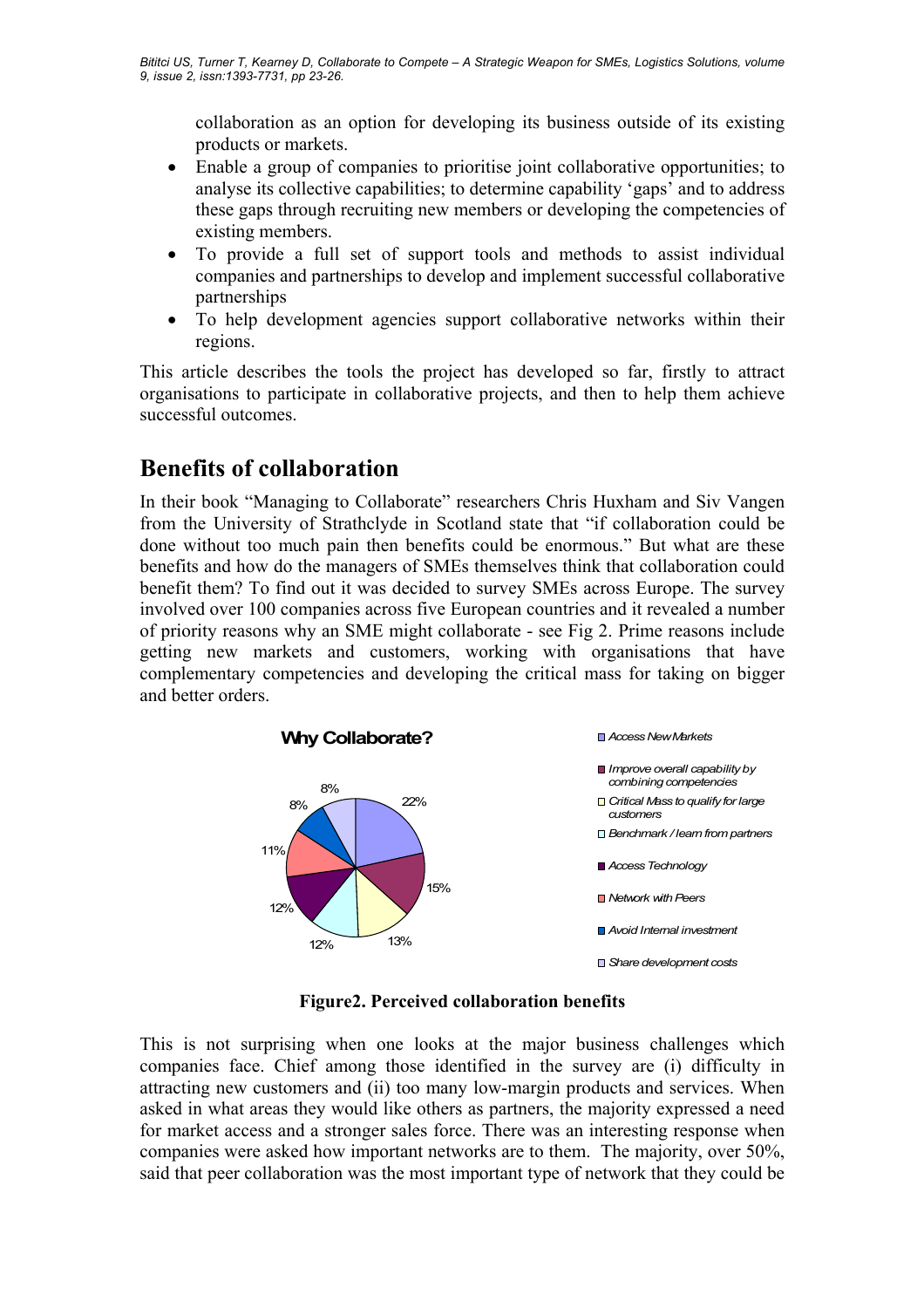involved in, however, less than 25% admitted to having ever been involved in such a network. On the other hand, less than 10% of respondents placed much value in industry networks; however, more than 65% had participated in such networks. This is understandable; as the latter are passive networks, while the former require significant time and effort in order to be effective.

Other issues highlighted in the survey include the relationship between growthoriented companies and collaboration, the need for a specific unifying objective to pull the collaborators towards a result, rather than a relationship which has no specific objective, the need for trust between partners and the need to resolve intellectual property issues. The survey also explored how companies could become competent in collaboration. The preference was for a facilitated training programme working on an actual project. An overwhelming majority of companies wanted to 'learn by doing' while progressing a real business opportunity. One of the major problems facing many SMEs, is the lack of time and attention that they can devote to projects of this type. Most are so stretched that all activity needs to be focused on either running or developing the business. However, if a project worth collaborating on had potential to deliver substantial benefits for the participant companies then they were more likely to get involved and, more importantly, stay involved.

These findings shaped the way the SMEexcel set of tools and training was developed. A collaboration process was developed that a group of companies could go through together to progressively implement a collaborative project. The tools and training involve facilitation of companies, both individually and collectively, working on a project of mutual benefit.

# **The Collaboration Process**

A flow diagram illustrating the stages in the collaboration process developed by the SMEexcel team is shown in Fig 3



**Figure3. The collaboration process**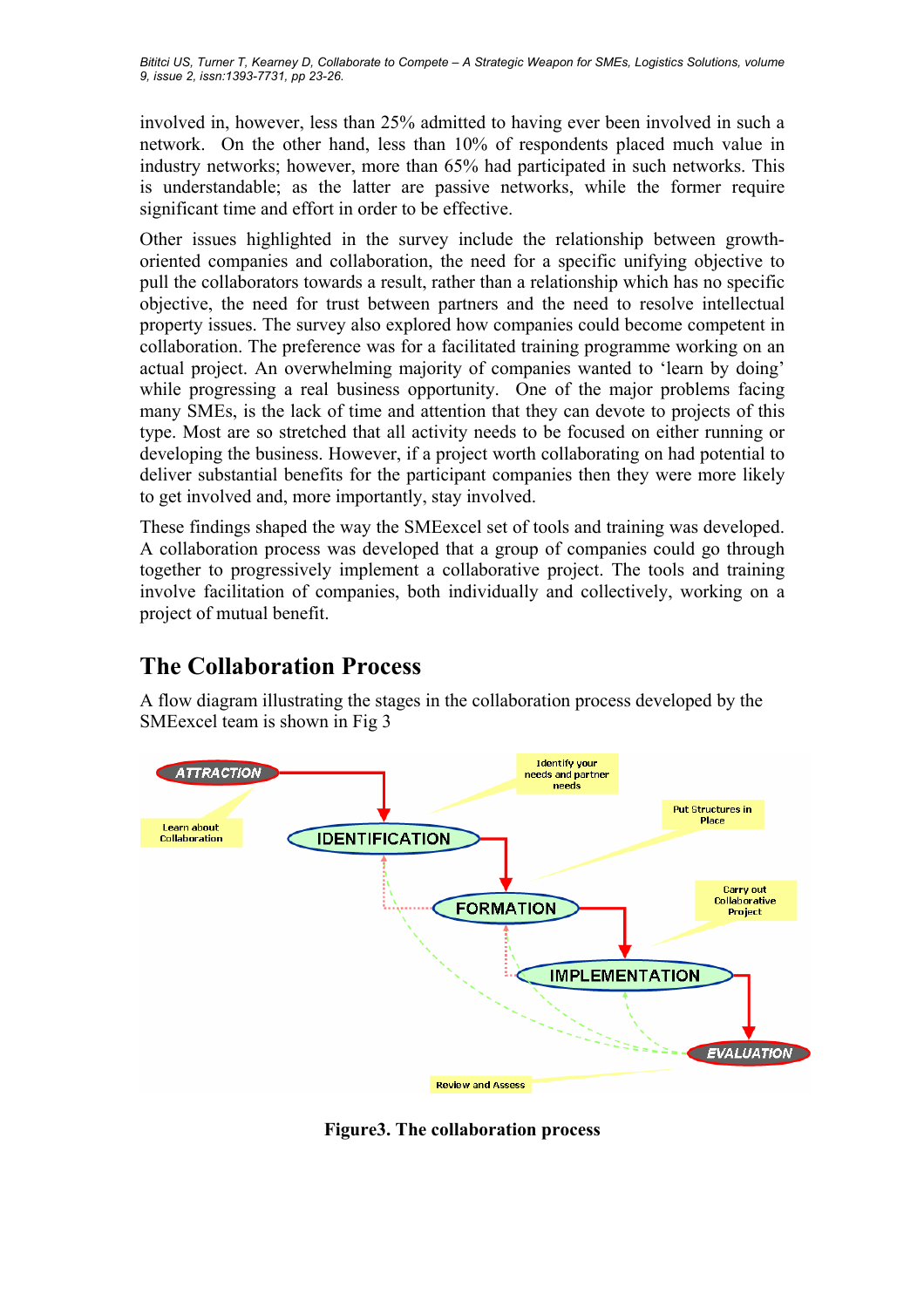A five-stage process is involved. However, that core activity of collaboration involves the three middle stages, Identification, Formation and Implementation. The Attraction stage is involved with helping companies identify what collaboration is all about, such that they can make an informed decision about whether this is a suitable business option for them to consider. SMEexcel is developing a cost-benefit analysis model to help companies understand collaboration. It is also developing a simulation game such that teams can understand collaboration through playing. The Evaluation phase, which occurs at the end of the collaboration cycle, is concerned with reviewing the processes and systems for collaboration in order that these can be improved.

Companies, which are interested in pursuing collaboration seriously, are guided by a facilitator through the identification, formation and implementation stages.

The Identification stage is comprised of two elements:

- Internal analysis is carried out for each potential collaborating company. This involves looking at the strategic goals of the organisation, identifying the potential areas of opportunity, matching those opportunities against its own competencies and identifying the skills or competencies, which it needs to develop internally or find elsewhere.
- External analysis is carried out jointly across the potential group of collaborating companies. In this stage, the companies work through a process to identify common opportunities and to prioritise these opportunities in terms of joint exploitation. Once an opportunity has been identified, the capabilities needed to address that opportunity are determined. The joint competencies of the consortium are assessed against the capabilities required. If an additional competence is identified during the analysis phase which is necessary for project success (or to reduce the risk of failure), then it is agreed that the group will either develop the competency internally, or seek another partner to provide that competency and so strengthen the group.

At the end of the Identification stage, the consortium knows what it wants to do and whom it wants to do it with. Figure 4 outlines an example of an opportunity review process.

| Microsoft Excel - Group Analysis-Portal House-slides.xls                                        |                                                                                                                      |                                                       |                                                  |                                                                                                                                                                                                                                                                 |       |              |                       |                           |                     |                    |                   |   |
|-------------------------------------------------------------------------------------------------|----------------------------------------------------------------------------------------------------------------------|-------------------------------------------------------|--------------------------------------------------|-----------------------------------------------------------------------------------------------------------------------------------------------------------------------------------------------------------------------------------------------------------------|-------|--------------|-----------------------|---------------------------|---------------------|--------------------|-------------------|---|
| ¦l≊i                                                                                            | Type a question for help<br>File<br>Window<br>Adobe PDF<br>Edit<br>Help<br>Format<br>Tools<br>Data<br>View<br>Insert |                                                       |                                                  |                                                                                                                                                                                                                                                                 |       |              |                       |                           |                     | <b>B</b> X         |                   |   |
|                                                                                                 | $\triangleq$                                                                                                         | $\frac{49}{2}$ in $\frac{1}{2}$<br>$\mathbb{R}$<br>D. | 自己・ダリ・ロー                                         | <b>8</b> $\Sigma$ $\rightarrow$ $\frac{3}{4}$ $\downarrow$ $\parallel$ $\parallel$ $\parallel$ $\parallel$ 75% $\rightarrow$ $\parallel$ $\parallel$ $\parallel$ $\parallel$ 10 $\rightarrow$   <b>B</b> $\parallel$   $\equiv$   $\underline{A}$ $\rightarrow$ |       |              |                       |                           |                     |                    |                   |   |
|                                                                                                 | A5                                                                                                                   |                                                       |                                                  |                                                                                                                                                                                                                                                                 |       |              |                       |                           |                     |                    |                   |   |
|                                                                                                 | A                                                                                                                    | $\overline{B}$                                        | C.                                               | n.                                                                                                                                                                                                                                                              | F     | F            | G.                    | н                         |                     |                    | K.                | ∽ |
| $\mathbf{2}$<br>$\overline{\mathbf{3}}$<br>10                                                   | <b>Review of Opportunities</b>                                                                                       |                                                       |                                                  |                                                                                                                                                                                                                                                                 |       |              |                       |                           |                     |                    |                   |   |
| 11                                                                                              |                                                                                                                      | <b>Risk</b><br><b>Measurement</b>                     |                                                  | <b>On-Going Revenue</b>                                                                                                                                                                                                                                         |       |              |                       |                           |                     |                    |                   |   |
| 12                                                                                              | <b>Description of</b>                                                                                                |                                                       |                                                  |                                                                                                                                                                                                                                                                 |       |              |                       |                           | Annua               |                    | 3-Year            |   |
|                                                                                                 | <b>Business</b>                                                                                                      |                                                       | What is the                                      |                                                                                                                                                                                                                                                                 |       |              |                       | Annua                     | Cost                | Annua              | <b>Net</b>        |   |
| 13                                                                                              | Collaboration<br>opportunity                                                                                         | Who are the Customers?                                | <b>Technology</b><br><b>Challenge?</b>           | <b>How Competitive is the</b><br>Market?                                                                                                                                                                                                                        | Score | Rankin       | <b>Set Up</b><br>Cost | <b>Runnin</b><br>Dost III | eductic<br>$n$ (ii) | Revenu<br>Increase | Revenue<br>/ Cost |   |
| 14                                                                                              | TurnKey Box Build                                                                                                    | New Products in Existing Markets                      | Can be Acquired / Adapted T                      | Intense Competition / Cost Driven                                                                                                                                                                                                                               | 27    | $\mathbf{z}$ | 100,000               | 1,500,000                 |                     | 2,500,000          | 3,000,000         |   |
| 15                                                                                              | Focus on Semiconductor<br>Sector                                                                                     | Existing Products in New Markets<br>I۰                | Requires some Development .                      | Intense Competition / Value Driven T.                                                                                                                                                                                                                           | 36    |              | 250,000               | 500,000                   | o.                  | 1,200,000          | 2,100,000         |   |
| 16 <sup>2</sup>                                                                                 | Focus on Ireland as a Market                                                                                         | Existing Products in Existing Markets *.              | Known and Currently used<br>$\blacktriangledown$ | Low Competition / Niche                                                                                                                                                                                                                                         |       | Б            | 80,000                | 350,000                   |                     | 750,000            | 1,200,000         |   |
| 17                                                                                              | <b>Outsourcing Functions</b>                                                                                         | Existing Products in Existing Market                  | Known and Currently used                         | Intense Competition / Cost Driven                                                                                                                                                                                                                               |       |              | 40,000                | 200,000                   | 25,000              | 500,000            | 375,000           |   |
| 18                                                                                              | <b>Certified Contract Service</b>                                                                                    | New Products in Existing Markets<br>l.                | Requires some Development                        | Low Competition / Niche<br>ᆂ                                                                                                                                                                                                                                    | 18    | з            | 125,000               | 20,000                    |                     | 200,000            | 540,000 V         |   |
| $ G $ <<br>H / Overview<br>/ Review of Opportunities<br>Risk - Gain<br>Opportunity - Capability |                                                                                                                      |                                                       |                                                  |                                                                                                                                                                                                                                                                 |       |              |                       |                           |                     |                    |                   |   |
| Ready                                                                                           |                                                                                                                      |                                                       |                                                  |                                                                                                                                                                                                                                                                 |       |              |                       |                           |                     |                    |                   |   |

#### **Figure 4. Reviewing collaboration opportunities**

Having decided which collaboration project to implement, the individual companies now proceed through a Formation stage to bind them together into a team with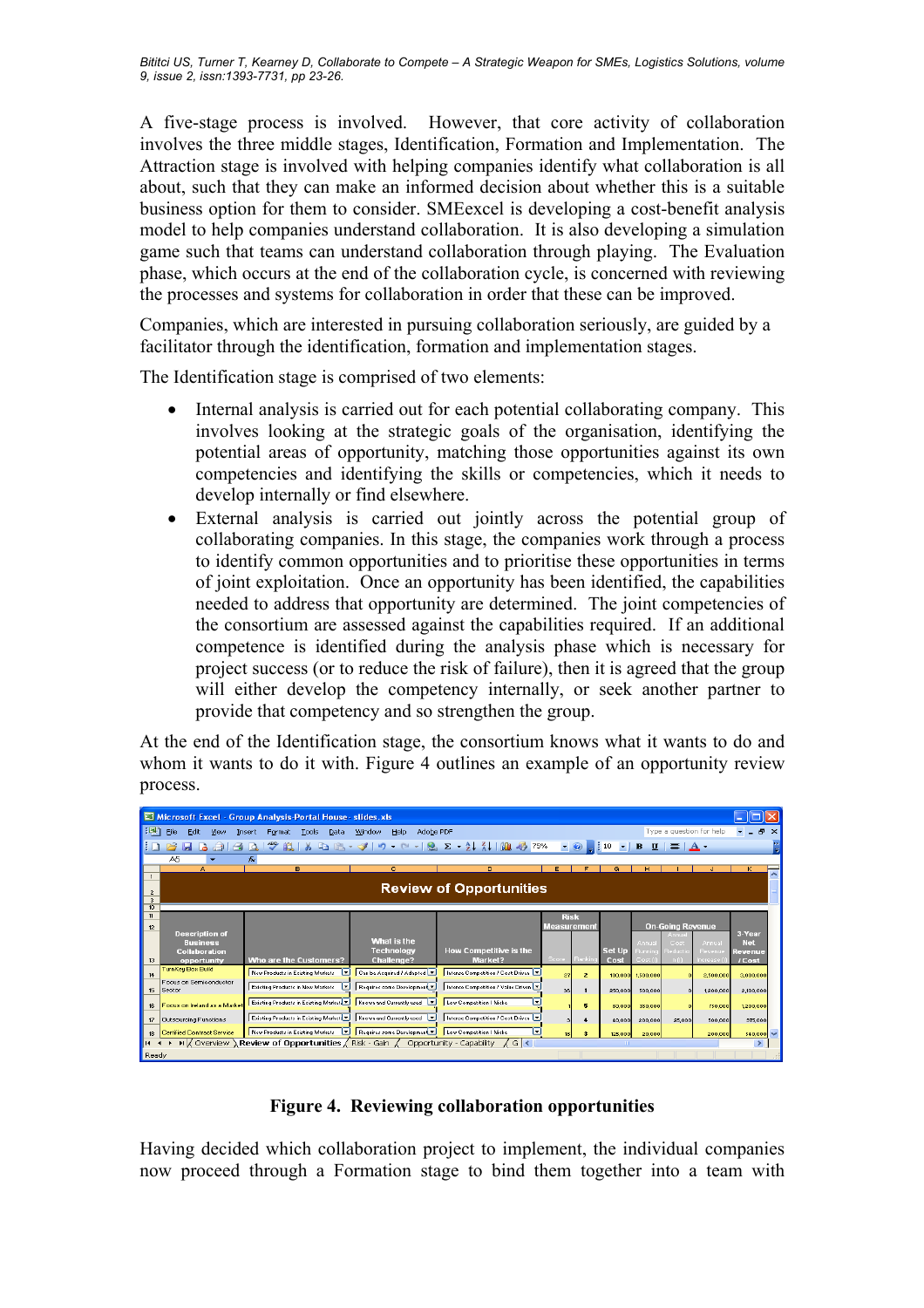*Bititci US, Turner T, Kearney D, Collaborate to Compete – A Strategic Weapon for SMEs, Logistics Solutions, volume 9, issue 2, issn:1393-7731, pp 23-26.* 

common objectives and defined roles to play during the Implementation of the project. They may need to draw up a confidentiality or non-disclosure agreement to protect their interests before sharing information. Performance measurements are determined to assess the ongoing success or otherwise of the collaborative project. These metrics will differ depending on the scope of the project and whether the project is focused on market development, operational improvements or new product development.

The partners are encouraged by the facilitator to develop a one-page collaborative strategy for the project (Figure 5) that allows the participants to agree what is going to be done, to set targets, and to write down agreed objectives. The first pass at a formal collaboration agreement is drawn up which describes the basic rules for managing the collaboration and, most importantly, defines the processes for solving the inevitable problems that will arise. All partners are expected to sign the collaborative agreement to demonstrate their commitment to the project.



**Figure 5. One page strategy document** 

The Implementation stage involves specific activities to deliver the identified collaborative opportunity. This is the hub of the collaborative programme, however, it will only be successful if due consideration is given to the activities that have taken place in both the identification and formation stages (research indicates that up to 70% of collaborative programme fail). In the Implementation stage, the sharing of information and resolution of problems preventing progression towards the objectives and targets set by the team, need to be managed. Approaches to allow this to be done in a disciplined way have been developed for project teams to use during this phase of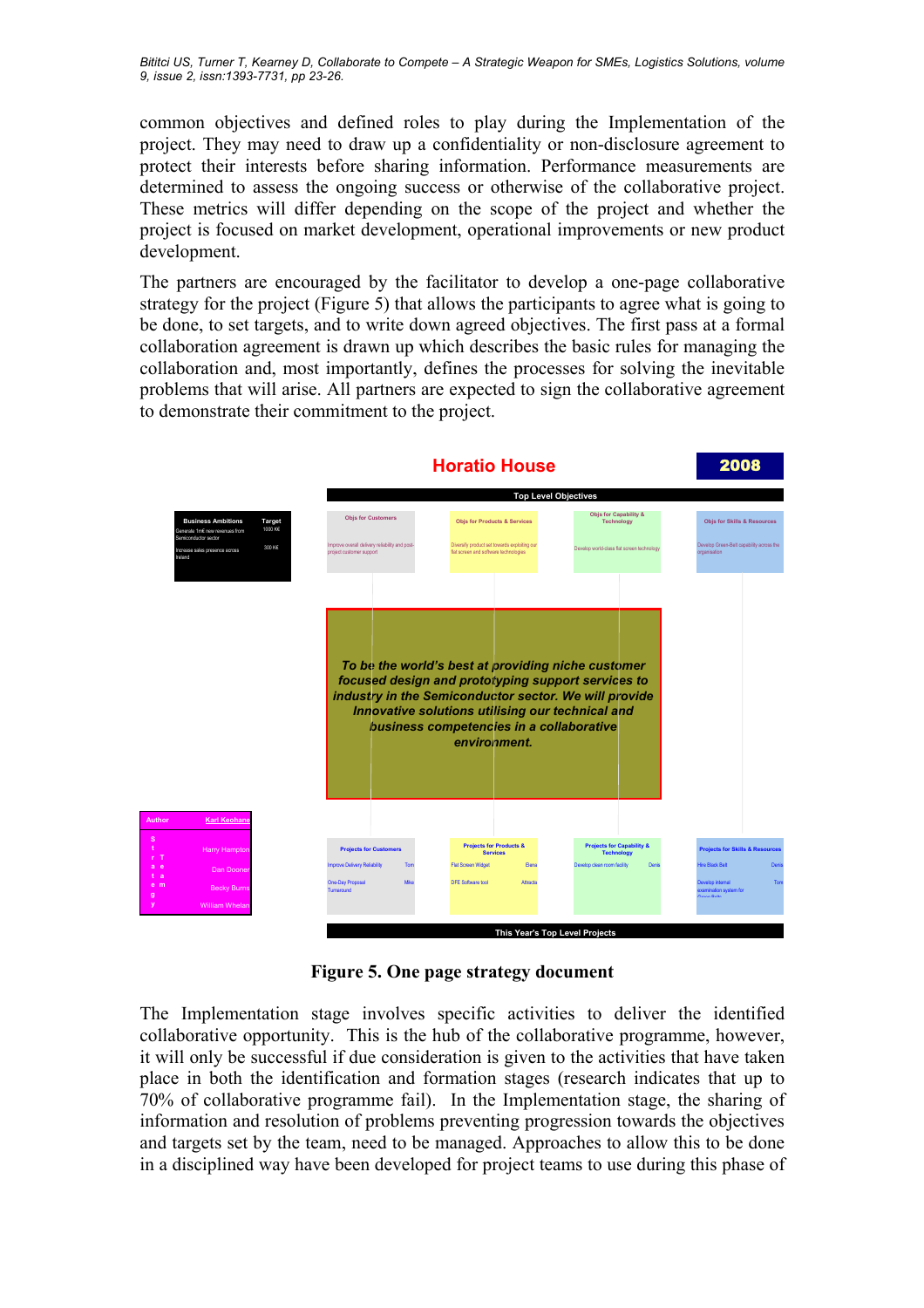a project. Facilitators can advise on project management skills and the use of communication tools and software for companies to monitor and share progress. The agreed performance measurements are implemented and monitored throughout the project.

It is good practice to have ongoing reviews of the performance of any project. For collaborative projects, this is vital as the level of resources and cost increase with each stage. Hence, gates have been added between stages in the collaboration process to allow partners to critically review whether to progress to the next stage or not. Generic checklists have been developed, an example of which is shown in Figure 6.

| #              | Item                                                                                                           | <b>Status</b> |
|----------------|----------------------------------------------------------------------------------------------------------------|---------------|
| $\mathbf{1}$   | Has a business plan for the collaboration project been drawn up together                                       |               |
|                | with metrics, targets and CSFs and circulated to all members?                                                  |               |
| $\overline{2}$ | Have all members signed off on the business plan for the collaboration?                                        |               |
| 3              | Have the benefits for each partner been estimated resulting in agreement                                       |               |
|                | to continue? Have reward and recognition arrangements for people<br>involved in the collaboration been agreed? |               |
| 4              | Have the management structure, accountabilities, risk factors and review                                       |               |
|                | mechanisms together with conditions for terminating the collaboration been                                     |               |
|                | agreed and put in place?                                                                                       |               |
| 5              | Have the systems for sharing information and allocating resources been<br>agreed?                              |               |
| 6              | Has an overall control policy been agreed, which may include the                                               |               |
|                | appointment of a collaboration leader, together with boundaries and<br>decision making arrangements?           |               |
| $\overline{7}$ | Are the IPR implications (if any) known and have arrangement been put in<br>place to manage IPR?               |               |
| 8              | Has an auditing process been agreed for the initial stages of the                                              |               |
|                | collaboration?                                                                                                 |               |
| 9              | Is an agreement in place regarding financial arrangements between the                                          |               |
|                | partners – investment, bank accounts, invoicing, spending authorisation                                        |               |
|                | etc.                                                                                                           |               |

**Figure 6. Checklist Example - Formation stage** 

### **Testing the collaboration process within SMEs**

A programme of testing the **collaboration process** to validate and improve it is currently underway. Networks of companies are in place in Ireland and Scotland, while networks are being set up in Poland and Turkey.

Examples of collaborations that are currently underway include the following:

- A partnership of three companies in the Mid-West region of Ireland have come together to offer electronics customers a turnkey solution for the whole supply chain from design to delivery of products. The competencies shared between these partners include: CAD design, component sourcing, specialist assembly and electronics prototyping, and sales and marketing.
- A partnership of three companies, two from the South West of Ireland and the third from Italy, is developing a composite pallet block using waste Wood and tyre-derived materials. Competencies shared include material sourcing, assembly technology and block manufacture.